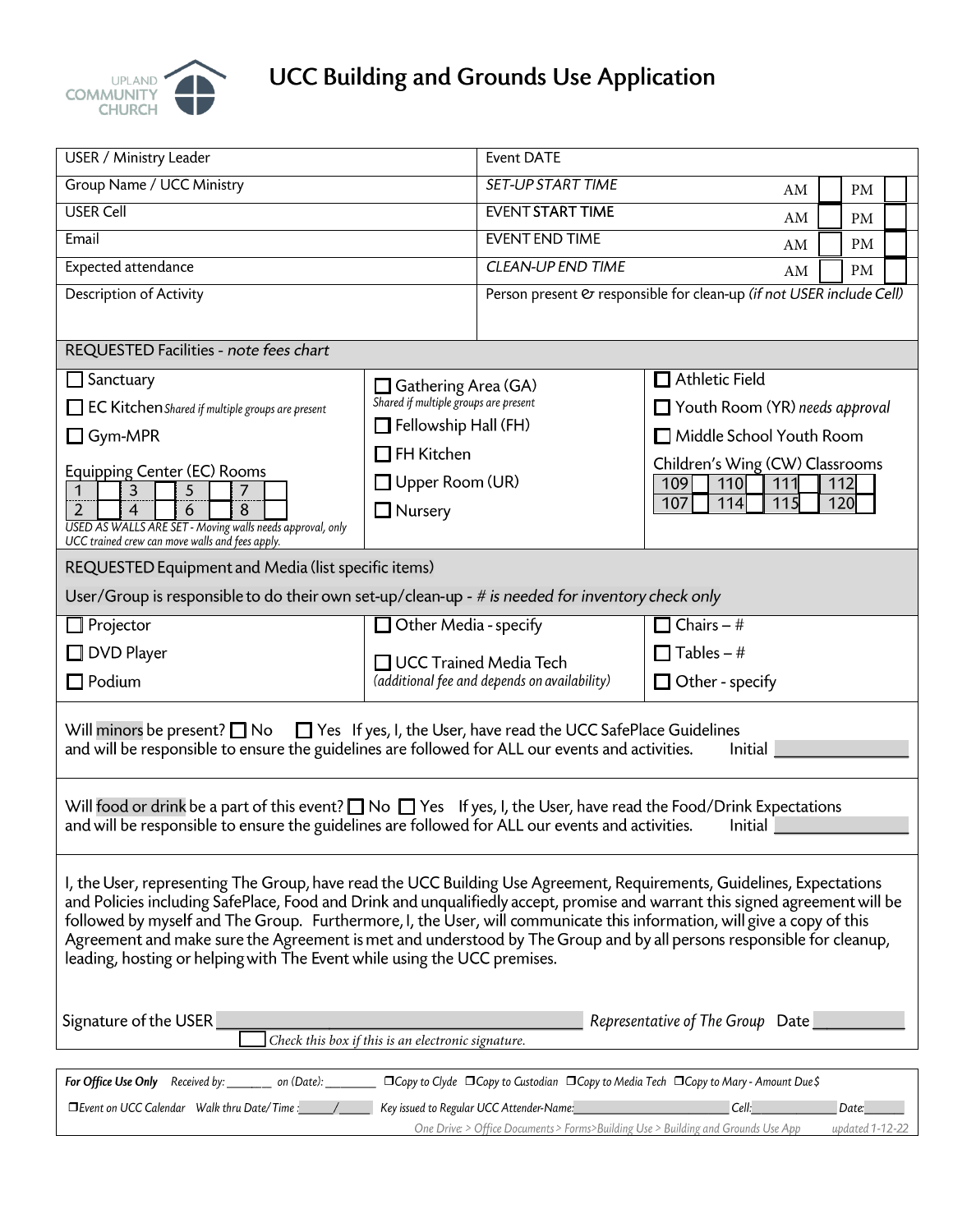*The UCC Office only needs page 1. This page is blank for double sided printing. Building Agreement requirement, expectations, policies, etc are on pages 3 & 4.*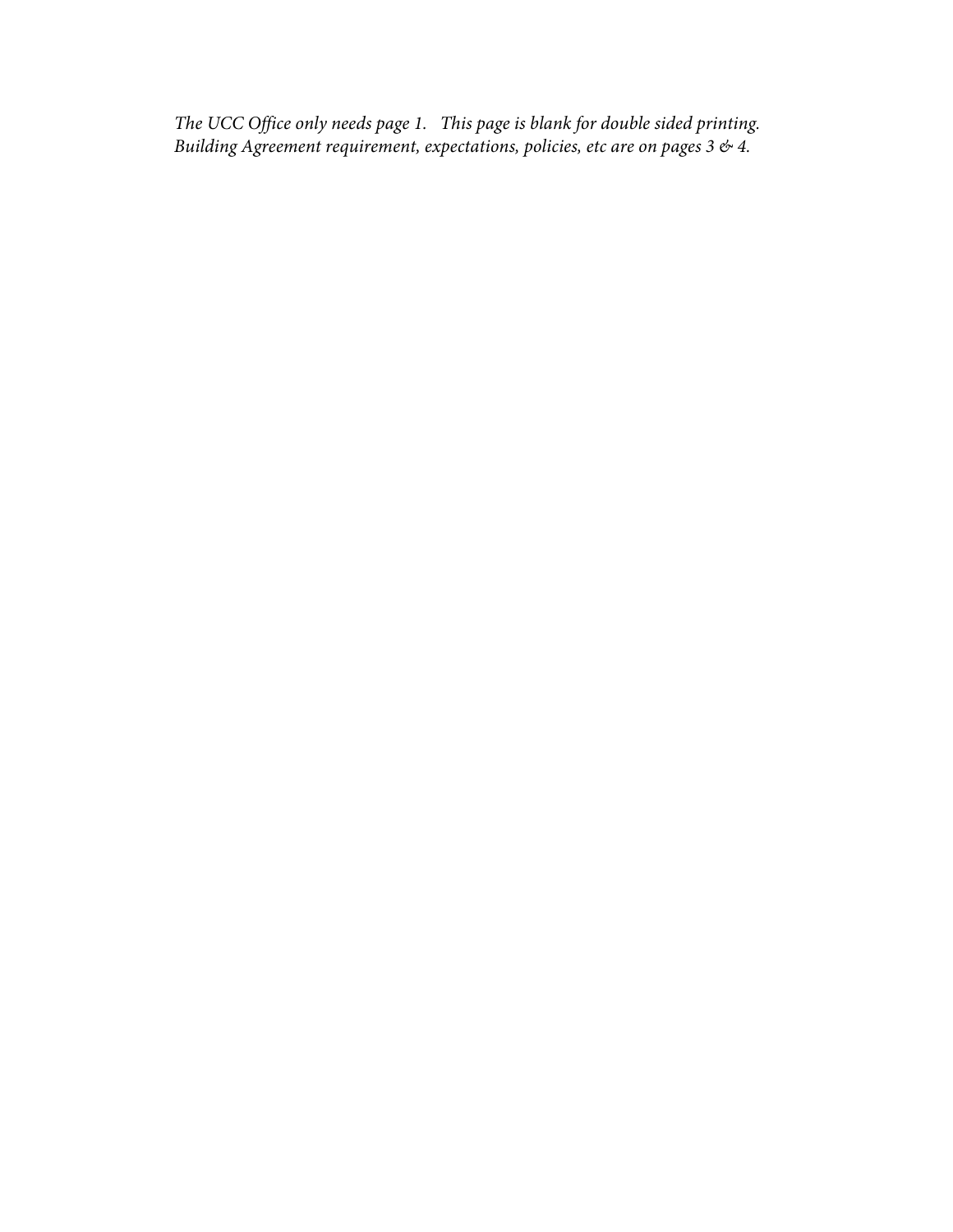## **Agreement for UCC Building Use**

- 1. Liability statement: The User/Group agrees to abide by the use and maintenance policies of Upland Community Church. The User/Group agrees to be responsible for any liability claims and negligence, resulting from this named activity/event, and agrees to indemnify and hold UCC harmless from any third-party claims, demands or litigation involving allegations of negligence or misconduct in connection with the activities/events to be conducted on the UCC premises. Organizational users that carry liability insurance involved in this event, will provide a certificate of insurance to UCC at least 7 days prior to the date of use.
- 2. The User/Group agrees to obey all laws, rules and regulations of all governmental authorities while using the UCC facilities or grounds and will not use any part of the premises for any unlawful purposes or any purpose that is not in keeping with UCC's tax exempt status, insurance policy, bylaws or is contrary to the mission, purpose, or belief of UCC, which is a Biblically-based Religious institution This includes NO alcohol being served or consumed anywhere in or around the building and NO smoking in any form on the premises.
- 3. The User/Group agrees that any damage to the building, equipment or premises will be reported to the church office within 24 hours of the event or by the next business day. Be sure you get a response. If you need to contact church personnel during the event, the emergency contact office number is 765-998-2746 ext. 215, or contact Clyde Ewbank 765-603-7954. The User/Group will be financially responsible for repairs or extra cleaning.

## **Requirements and Expectations**

- 1. It is understood that UCC's first priority is to serve this community as a church and is not a rental-type venue. Church services  $\mathfrak O$  ministry have priority over any event(s).
- 2. A walk-thru of the building prior to a large event is required. Walk-thru scheduled for DATE/TIME
- 3. The User/Group will only be in and use the facilities reserved for The Event
- 4. The User/Group is responsible for their own set up (including gathering tables/chairs) and clean up (including putting away tables/chairs). Facilities are to be left in the condition they were found.
	- a. Lights off (some are set to stay on all the time for security)
	- b. All equipment, tables, chairs, items moved or used by anyone for The Event, are to be returned to the proper locations by The User/Group.
	- c. All decorations are to be removed (only white dripless candles are allowed, do not attach any decorations in a way that will leave permanent markings).
	- d. Floor is to be cleaned of any spills or debris. Vacuum cleaners are located in the custodian's closet in the MPR/Gym, in the electrical closet in the Children's Wing and in the closet by Fellowship Hall.
	- e. Bathrooms are to be left neat, and lights are to be turned off
	- f. Trash is bagged up (liners replaced) and deposited in the outdoor dumpster in back of UCC (south Gym exit)
- 5. UCC items/equipment are not to be moved/used outside.
- 6. Events must be completed and cleaned up by 9:30pm Sunday through Friday and by 9pm on Saturday unless special arrangements have been made with UCC Staff approval. The building is locked every night at 10 pm.
- 7. If a key has been issued, return it at the close of the event. If the church office is not open it should be dropped in the key return box by the office door.
- 8. Communicate these items  $\mathcal{O}/\text{or}$  give a copy of this agreement to your lead clean-up person, set-up person, event coordinator, those helping you host your event(s), your caterers, etc.
- 9. Media equipment can only be used or moved by a trained UCC Media Tech. If your event requires media support, make a request with time to allow scheduling. This request is based on availability and fees may apply.

## Food/Drink Policy

- 1. Under NO circumstances are nuts or foods containing nuts to be brought into the CHILDREN'S WING or CHURCH NURSERY. There are several children in the church family with severe nut allergies. Nuts, peanutbutter or other foods containing nuts may be served in the MPR/gym, EC or Fellowship Hall only.
- 2. Do NOT use red-based drinks (punch, soft drinks, Kool-Aid, etc.). No alcohol may be served or consumed.
- 3. Use only your own food, coffee, paper goods, and supplies. You may use church dishes and flatware, which are to be thoroughly washed and put away after use (not left in the dishwasher).
- 4. At the end of your event dispose of your unused perishables in the outdoor dumpster in back of UCC.